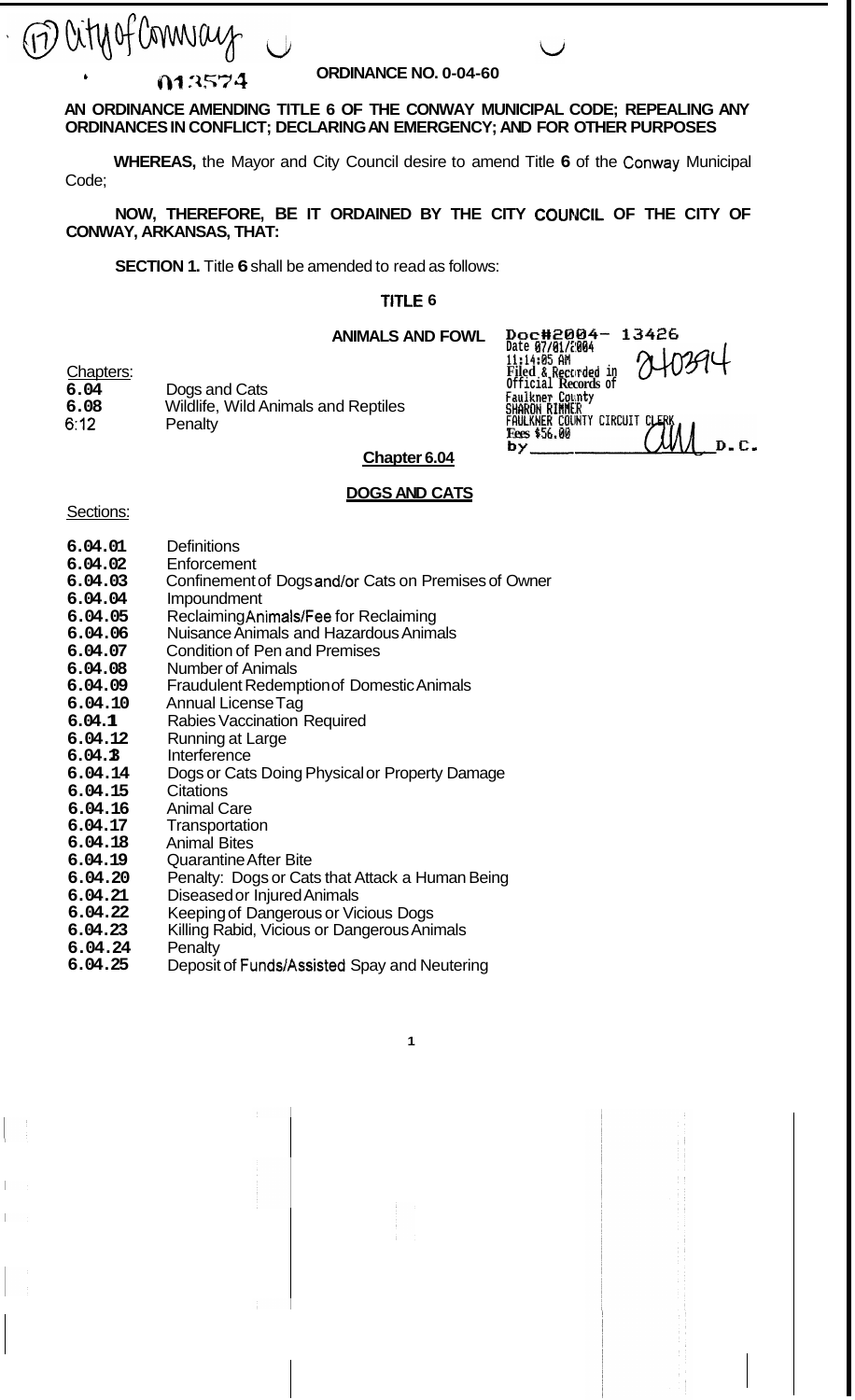# **6.04.01** Definitions

**I** 

The following words and phrases shall have the following meaning for the purposes of this ordinance:

(a) Animal. Every vertebrate nonhuman species of animal, wild or domestic, male or female, including, but not limited to, dogs, cats, livestock and other mammals, birds, reptiles, amphibians and fish.

(b) Domestic Animal. Animals which are trained and kept as pets, or which commonly rely upon humans for food and shelter, including, but not limited to, dogs, puppies, cats, kittens; birds kept indoors; hamsters, gerbils and such other small rodents; chinchillas, rabbits; non-poisonous lizards, except crocodiles and alligators, and non-poisonous snakes, which animals or reptiles are capable of being maintained continuously in cages; and other living creatures generally referred to as domestic pets. The term "domestic animals" shall also mean animals of husbandry or livestock.

(c) Animal Acceptance. The act of the Animal Welfare Unit accepting a dog, puppy, cat or kitten brought in to the Shelter by an individual for permanent relinquishment.

(d) Animal Welfare Officer. The person or persons employed by the City of Conway and designated by the City of Conway as enforcement officer or officers and having authority to carry out all provisions of this ordinance including Police Officers of the City of Conway, Arkansas.

(e) Animal Welfare Unit. Any premises designated by the City of Conway for the purpose of impounding and caring for dogs and cats found running at large in violation of this ordinance.

**(9** At Larqe. An animal is at large within the meaning of this ordinance when it is not confined to the premises of the owner or not within a house or other building or enclosure or not restrained on the premises of the owner by a leash sufficiently strong to prevent the animal from escaping and restricting the animal to the premises of the owner or not confined by a leash or not confined in an automobile when away from the premises of the owner.

- (g) Dog. Any domestic canine or canine crossbreed (Canis familiaris) over the age of six (6) months
- (h) "Danqerous Dog". Any dog that according to the records of Conway Animal Welfare Unit, 1. has inflicted severe injury on a human being without provocation on public or private property
	- 2. has killed a domestic animal without provocation while off the owner"' property, or

3. has been previously found to be potentially dangerous, the owner having received notice of such and the dog again aggressively bites, attacks, or endangers the safety of humans or domestic animals.

(i) "Potentiallv Danaerous **Dog".** Any dog that when unprovoked:

1. inflicts bites on a human or a domestic animal either on public or private property, or chases or approaches a person upon the streets, sidewalks, or any public grounds in a menacing fashion or apparent attitude tendency, or disposition to attack unprovoked, to cause injury or otherwise to threaten the safety of humans or domestic animals

(j) "Vicious Dog". Any dog which:

1. Causes death or serious injury to any person,

2. On **two** (2) or more occasions within a 12-month period, attacks or bites a person without provocation,

3. On more than one (1) occasion within a 12-month period, while off the property of its owner and without provocation, kills or seriously injures another domestic animal or livestock; or 4. Is trained for dog fighting or is owned or kept for the purpose of dog fighting.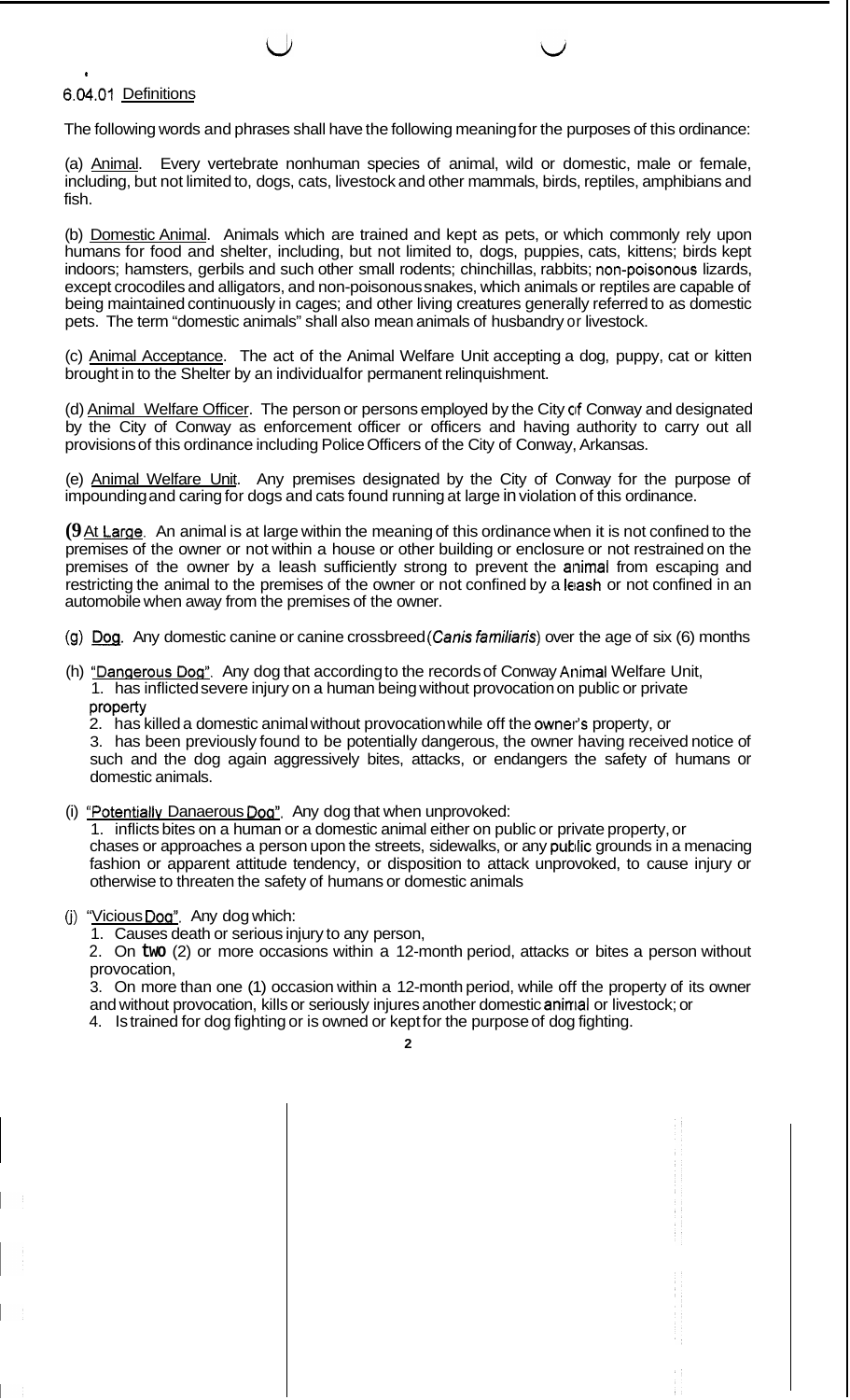- (k)  $P$ uppy. Any dog under the age of six (6) months
- (I) @. Any domestic or feral cat (Felis *catus* or *felis domesticus)* over the age of six (6) months.

(m) Kitten. Any domestic or feral cat (Felis catus or Felis domesticus) under the age of six (6) months.

 $\cup$ 

(n) Restraint. An animal is under restraint within the meaning of this ordinance if he is controlled by a leash or within a vehicle being driven or parked on a street, or confined on the property of its owner or keeper.

*(0)* Euthanasia. The act of humanely and painlessly putting an animal to death.

(p) Owner / harborer. Any person, group of persons, or corporations owning, keeping or harboring an animal or animals.

- (4) Spaved. A female animal that has undergone an ovario-hysterectomy, unsterilized dogs or cats too elderly or infirm to breed, as previously certified in writing as such at the time of the dog's or cat's licensing by a veterinarian licensed to practice within the state.
- (r) Neutered. A castrated male animal, unsterilized dogs or cats too elderly or infirm to breed, as previously certified in writing as such at the time of the dog's or cat's licensing by a veterinarian licensed to practice within the state.

(s) Repeatedly At Large. An animal is repeatedly at large within the meaning of this ordinance when it is not confined to the premises of the owner or not within a house or other building or enclosure or not restrained on the premises of the owner by a leash sufficiently strong to prevent the animal from escaping and restricting the animal to the premises of the owner or not confined by a leash or not confined in an automobile when away from the premises of the owner more than three times within the previous year.

# 6.04.02 Enforcement.

The provisions of this ordinance shall be enforced by the Animal Welfare Officer of the City of Conway and by members of the Conway Police Department.

#### 6.04.03 Confinement of Animals on Premises of Owner.

(a) Confinement of **Doas.** Any person owning, possessing or keeping a dog or dogs whether vaccinated or unvaccinated, licensed or unlicensed, shall confine such dog or dogs within an adequate fence or enclosure within a house, garage or other building, or shall confine such dog or dogs by a chain or leash affixed to the dog's collar and attached to some substantial stationary object adequate to prevent the dog from running at large.

(b) Confinement of Cats. Any person owning, possessing or keeping a cat or cats whether vaccinated or unvaccinated, licensed or unlicensed shalt confine such cat or cats to his or her property in such a manner adequate to prevent the cat from running at large.

#### (c) Confinement bv chain, rope, cable, or other means.

1. If any animal is confined by chain, rope or cable, the restraint must be no less than 6 feet long and so placed that the animal may not intrude on other property, whether public or private, and provide adequate room for normal postural adjustments and for exercise. The area where any animal is confined must provide proper and adequate drainage.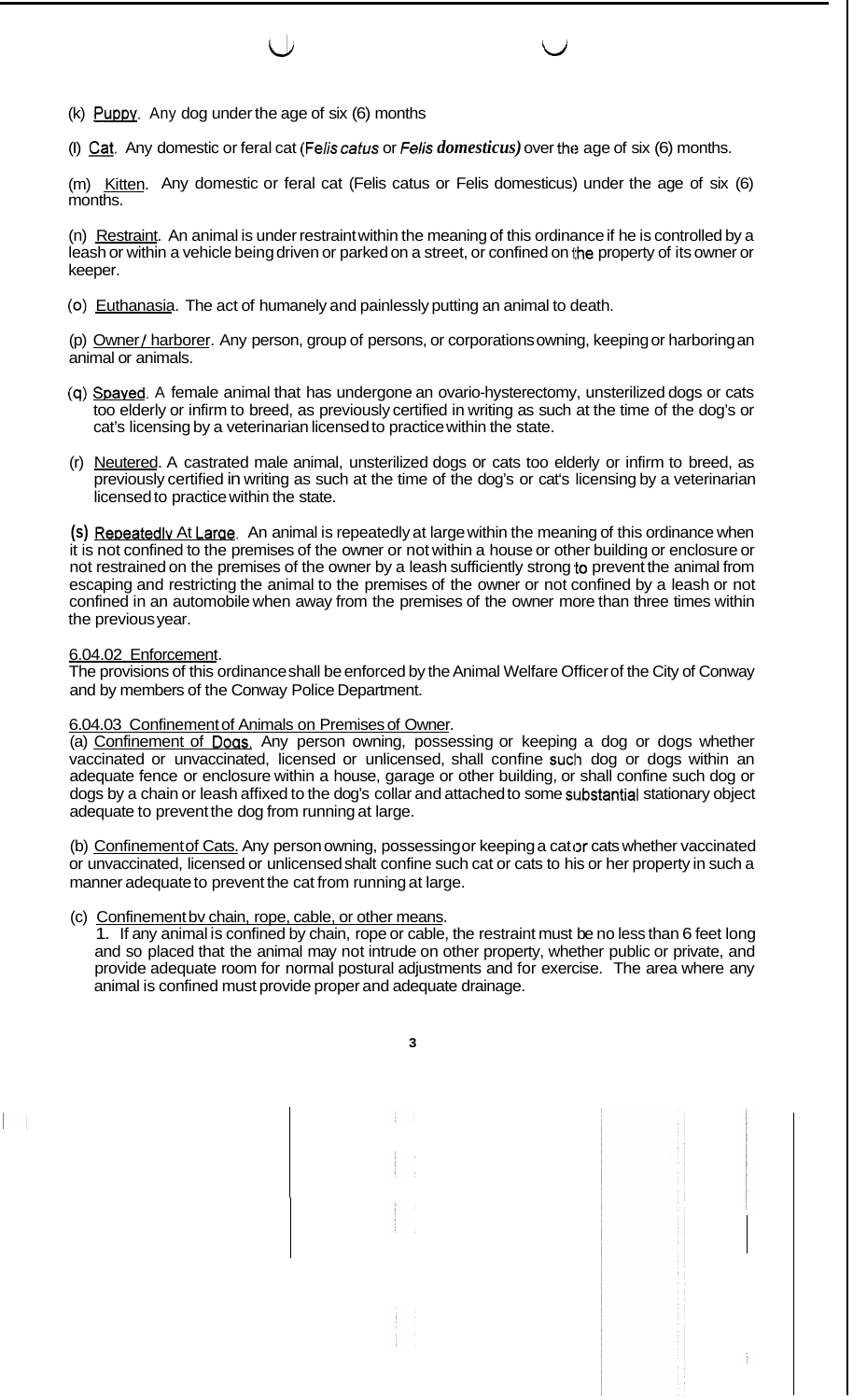2. Any animal so confined must have access to adequate shelter from the elements and from hazards. The area must be free from Debris and Obstruction so that the animal will not become entangled or injured. Choke chains may not be used on tethered animals.

3. No animal may be tethered and left unattended in any Park, school, business, or public place at anytime.

4. No animal shall be permanently chained.

## 6.04.04 Impoundment

(a) Any domestic animal found to be at large within the corporate limits of this city shall be picked up by the Animal Welfare Officer and impounded in the Animal Welfare Unit and there confined in a humane manner. Dogs or cats which are not claimed by their owners or an authorized representative identified in writing by the owner within five (5) business days may be destroyed at the discretion of the Animal Welfare Officer in a humane manner.

(b) Prior to destroying any dog found running at large where the dog carries its owner's address, the Animal Welfare Officer shall give the dog's owner at least five (5) business day's notice of the date of the proposed destruction of the dog. The notice shall be by certified letter, return receipt requested and shall otherwise conform to A.C.A. 14-54-1102.

(c) The owner of an impounded animal who refuses to claim his or her animal shall be proceeded against for abandonment under the provisions of Arkansas Code Annotated §5-62-101.

(d) Upon payment of a Twenty Dollar **(\$20.00)** adoption fee per dog or cat ipaid to the Animal Welfare Unit and a spaying/neutering fee, which shall be set by the veterinarian selected to perform the alteration and paid to the Veterinarian performing the sterilization, the Animal Welfare Officer may transfer title of all dogs and cats held by the Animal Welfare Unit to any party except the owner or owner's representative after the aforementioned five (5) business day period has expired and the animal has not been claimed by its owner subject to the licensing and vaccination requirements set out in this ordinance. Upon payment of the adoption and altering fees, sterilization shall be performed within thirty (30) days except that the Animal Welfare Unit may grant an extension of time not to exceed thirty (30) days upon the request of the owner, unless in the opiniori of a veterinarian licensed to practice veterinary medicine in the State of Arkansas, the animal is medically compromised to the extent that such sterilization should not be performed at that time. 'The signed promise (see attachment) shall be binding and failure to comply shall constitute a violation of this section. In such case, the animal described therein shall be returned to the Animal Welfare Unit upon demand. Ownership of the animal reverts to the Animal Welfare Unit in such instance. No claim may be made by the owner to recover expenses incurred for maintenance of the animal including the initial procurement cost,

(e) Upon impounding domestic animals, the Animal Welfare Officer shall make a reasonable effort, if possible, to notify the owners of such animals so impounded, and inform such owners of the condition whereby they may regain custody of such animals.

#### 6.04.05 Reclaiming Animals/Fee for Reclaiming.

(a) Any person owning, possessing or keeping an animal which has been idlowed to run at large and which has been impounded may claim and retrieve such animal from the Animal Welfare Unit by payment of a fee of Ten Dollars (\$10.00) per day that the animal remains in custody if the animal has been vaccinated against rabies within 11 months immediately precedinq such impounding and is currently licensed as required by law. If said dog or cat has not been vaccinated against rabies within the immediately preceding 12 months and/or is not currently licensed, as applicable, said dog or cat shall not be reclaimed without payment of the appropriate fees. The burderi of proof as to vaccination and licensing shall be upon the party attempting to claim the dog or cat from the Animal Welfare Officer under this ordinance.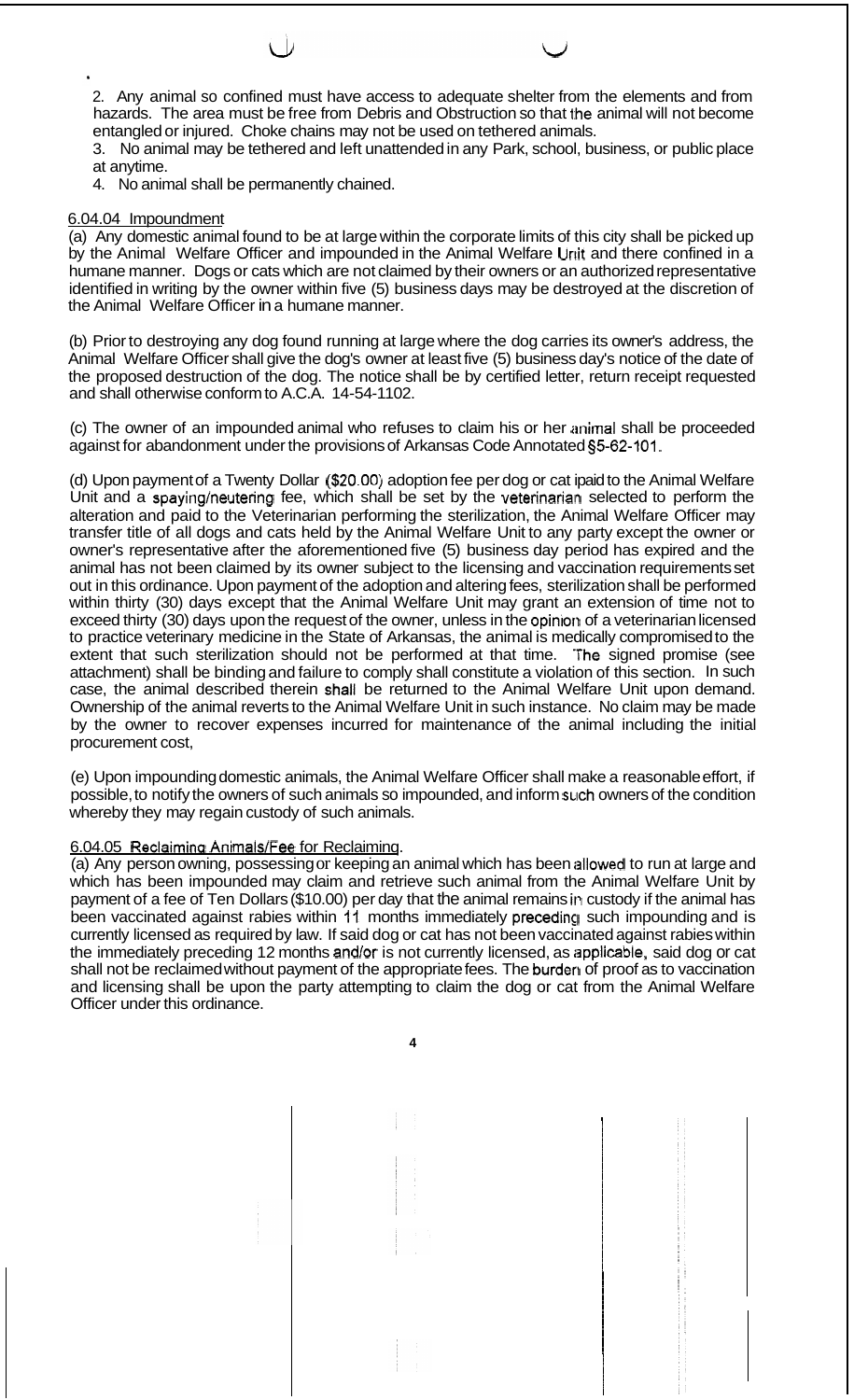(b) An additional fee of Twenty Dollars **(\$20.00),** plus the regular license fee shall be assessed to the party reclaiming an unlicensed animal. An additional Twenty Dollar (\$20.00) fee shall be assessed for reclaiming a dog or cat unvaccinated for rabies within the above stated period. If the person claiming the animal is a Conway resident, that person shall also cause said animal to be licensed in accordance with the regulations of the city then in force, and the costs or expense of such vaccination and/or license fee shall be paid by the party reclaiming such animal and shall be in addition to the fees hereinabove set out. It shall be the responsibility of said party to furnish proof of such vaccination to Animal Welfare within 10 days of the animal being reclaimed.

 $\cup$ 

(c). The Animal Welfare Officer shall keep complete and accurate records of all dogs and cats impounded and should an owners animal be impounded a second time, within an eighteen (18) month period then in such event, the Animal Welfare Officer, prior to releasing said animal shall require an impound fee of Twenty Dollars (\$20.00) to be paid by such owner, possessor or keeper of said spayedheutered dog or Seventy-five Dollars (\$75.00) for said un-spayed/un-neutered dog or cat, plus Teh Dollars (\$10.00) per day board. In addition a citation may be issued for a nuisance dog or cat.

**(d)** Upon the third and each subsequent impoundment within an eighteen (18) month period, then in such an event, of said owner's spayedheutered dog or cat, the Animal Welfare Officer, prior to releasing said animal shall require an impound fee of \$50.00, to be paid by such owner, possessor or keeper of said spayedheutered dog or cat, or an impound fee of One Hundred Dollar (\$100.00), for an un-spayedhn-neutered dog or cat, plus Ten (\$10.00) Dollars per day board. Upon said subsequent violation, the owner, keeper or possessor of such dog/cat shall in addition, comply with the above licensing and vaccination fees. In addition a citation may be issued for a nuisance dog or cat.

All fees described in this section shall be in addition to whatever penalties might be assessed for misdemeanor violations described in other sections under this ordinance.

#### 6.04.06 Nuisance Animals and Hazardous Animals.

(a) Owners of nuisance animals shall be subject to fine. Nuisance animals are any animals which infringe upon the rights of another animal or a person, or:

- 1. Molest passersby or passing vehicles
- **2.** Attacks other domestic animals
- **3.** Trespass on school grounds
- 4. Are repeatedly at large
- *5.* Damage private or public property
- 6. Bark, whines, or howls in an excessive, continuous, or untimely fashion
- 7. Causes fouling of the air by odor and thereby creates unreasonable annoyance
- 8. Interferes with refuse collection or other service personnel.

9. Defecates on property other than property owned by its owner keeper or harborer while at large or while under restraint.

(b) In the case of animals causing a noise problem and after owner of such animal has been duly notified twice that the problem needs correcting, and such correction has not been put in place, nuisance animals can then be impounded and a notice left at the owner's residence so as to provide the owner with instructions for reclaiming the animal.

(c) For purposes of this section, each day that a violation occurs shall be considered a separate offense, and if a separate citation is issued for each offense, each such separate offense may be punished separately.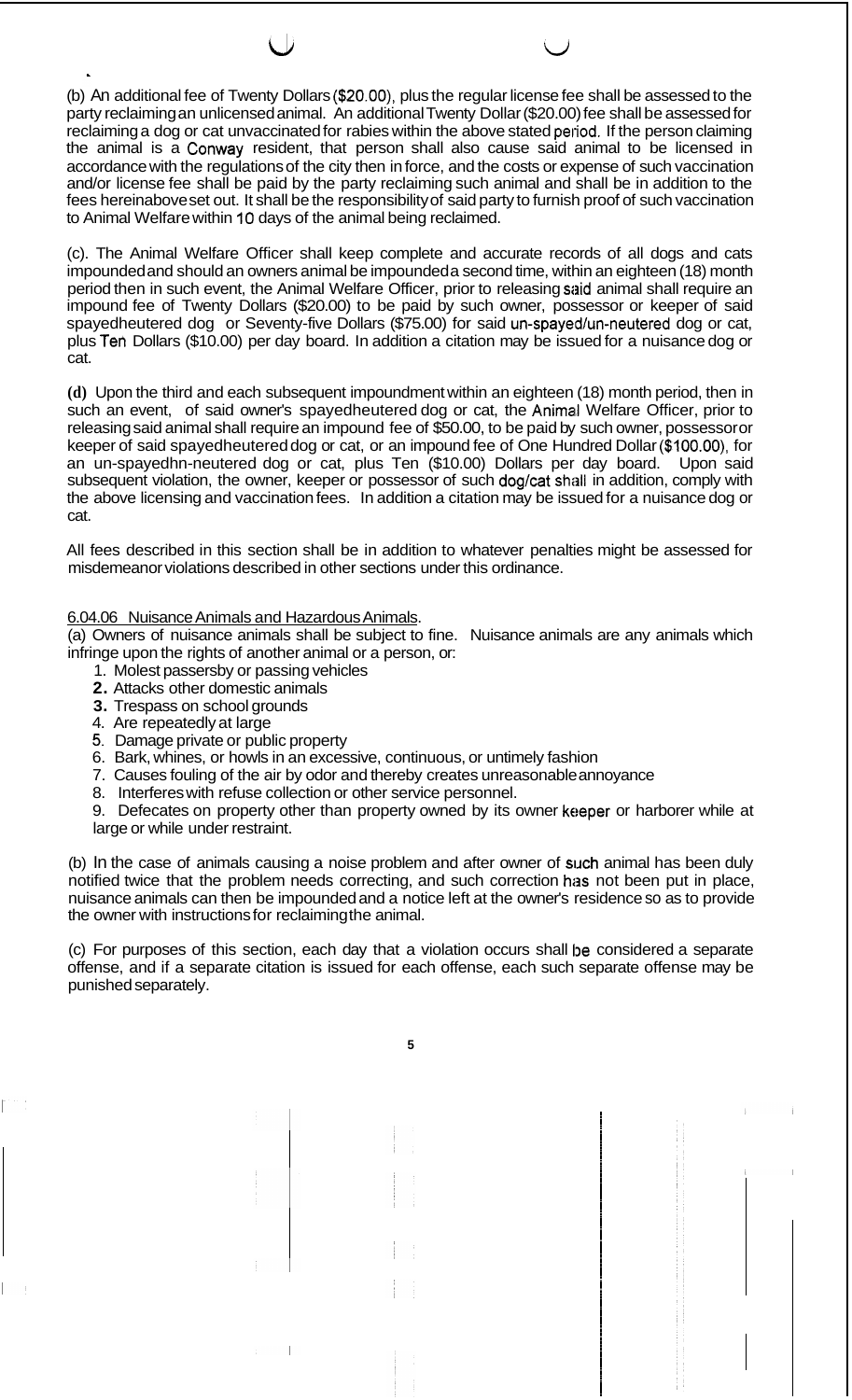(d) The fine for Nuisance Animal shall be One Hundred Dollars **(\$100.00~)** for the first offense, and One hundred fifty dollars (\$150.00) for 2<sup>nd</sup> and each subsequent offense that shall occur.

 $\overline{\phantom{a}}$ 

6.04.07 Condition of Pen and Premises. It shall be unlawful for any person, firm or corporation keeping or harboring domestic animals to fail to keep the premises where such domestic animals are kept free from offensive odors to the extent that such odors are disturbing to any person residing within reasonable proximity of the said premises and shall be unlawful to allow premises where dogs or cats are kept to become unclean and a threat to the public health by failing to diligently and systematically remove all animal waste from the premises.

6.04.08 Number of Animals. It shall hereafter be unlawful for any person, to own, keep, or harbor more than a total of four (4) dogs and/or cats over the age of 6 months on one premise within the corporate limits of the city. This provision shall not apply to proprietors of animal hospitals and veterinarians when such animals are kept upon premises used by such business. This provision shall not apply to persons who hold a permit from the city for kennel operations, who possess a permit from the city to operate a home-based business relating to dogs or cats, or representatives of rescue organizations who are temporarily boarding such animals in accordance with the criteria of the city herein established, providing such persons shall be subject to provisions for humane and sanitary living conditions, that their operations shall not be a nuisance to the neighbors and that they shall be subject to periodic inspection by the Animal Welfare personnel to determine that the above conditions are being satisfactorily met.

# **CRITERIA FOR PERMITTING OF TEMPORARY BOARDING FOR ANIMALS**

- 1. Permits for temporary boarding of animals awaiting adoption shall be iasued annually, renewable each year as long as requirements regarding cleanliness, space, confinement and animal health have been shown to be met on inspection by Animal Welfare.
- **2.**  Animal Welfare shall make annual inspections for the issuance of permits, and random inspections may occur as considered feasible by Animal Welfare with reasonable consideration for the operators of the boarding facility.
- **3.**  A temporary boarding permit allows only up to three **(3)** animals to be boarded for a maximum of ninety (90) days per animal.
- 4. Permits for temporary boarding shall not be issued to individuals or at a residence where an individual resides who has been cited under any provisions of Conway Animal Code (Title 6). Any citation and/or conviction under any part of Title 6 shall result in the immediate revocation of the temporary boarding permit.
- **5.**  All animals being boarded at the temporary facility shall have proper vaccinations and city tags and shall be spayed/neutered or be scheduled for spaying/neutering when of age. Records of these items shall be maintained by the boarding facility for presentation to Animal Welfare when requested.
- 6. No animal shall be boarded which has been trained to attack or fight, or which has been used as a "bait animal" for training purposes.
- 7. No animal shall be boarded which is known to fall under the categories described in Title 6 as Potentially Dangerous, Dangerous or Vicious.

Keeping on the premises more than a total of four (4) dogs and/or cats over the age of 6 months without permit shall be prima facie evidence of violation of this section. The keeping of dogs or cats on parcels of property greater than one (I) acre in area and zoned A-I (Agricultural District) is exempt from this limitation on number of dogs or cats allowed.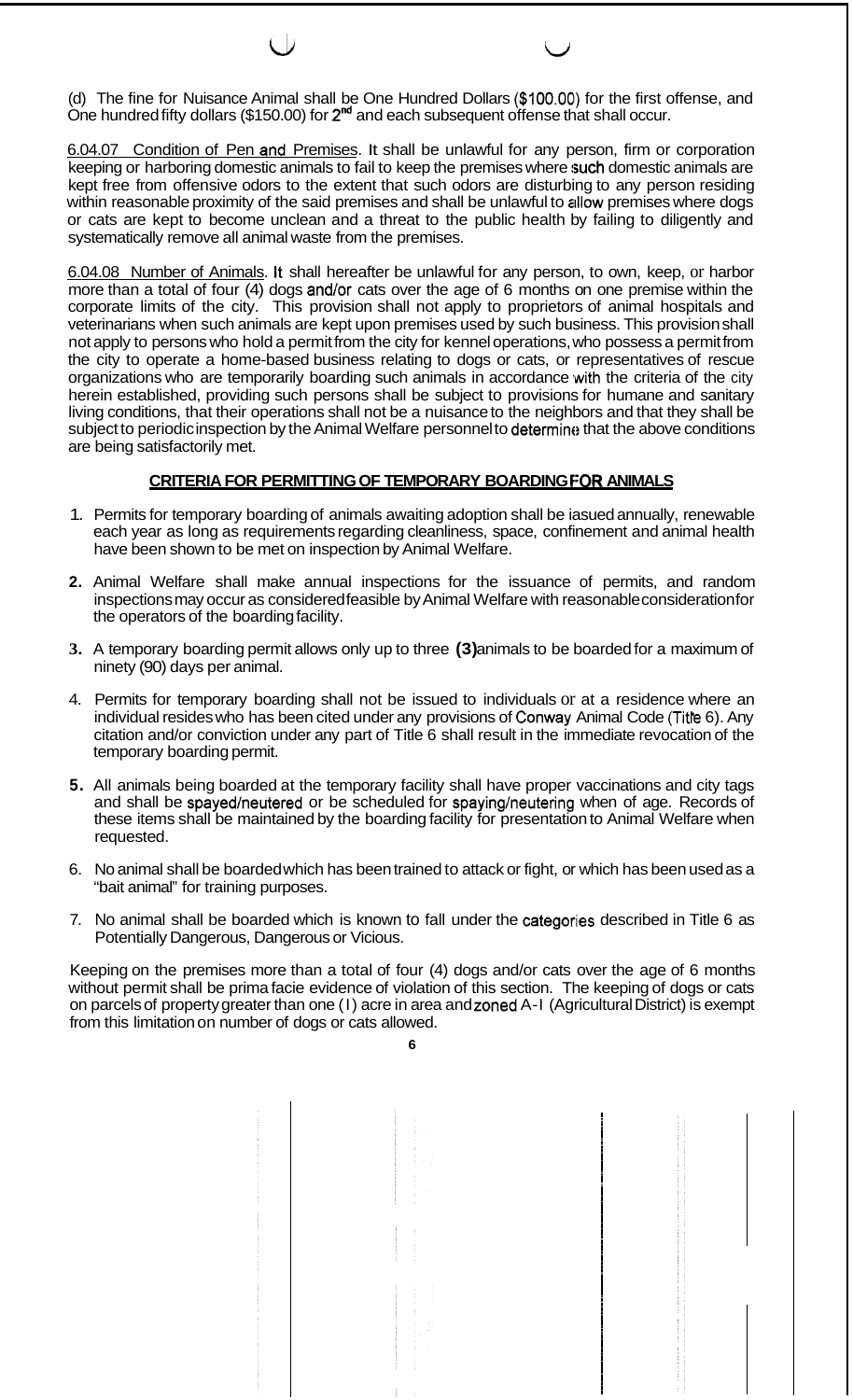6.04.09 Fraudulent redemption of domestic animals. If any person shall obtain possession and custody of any domestic animal for or on behalf of the Owner thereof for the purpose of avoiding payment of the fees and penalties imposed upon the owner by this ordinance, both the owner of such animal and the person so obtaining possession and custody of the anirnal for the owner shall be deemed to have violated the terms of this ordinance both such persons, and such owner shall be punished as hereinafter provided.

 $\cup$ 

## 6.04.10 Annual License and Tag.

(a) Levv and Amount of License. There **is** hereby levied and there shall be collected an animal licensing fee in the amount hereinafter provided on each dog or cat owned or kept within the City. Said fee shall be paid to the City or to any authorized licensed veterinarian. Said fee shall be paid to the City via one of these methods: by mail with a self addressed, stamped envelope enclosed; paid at the Animal Welfare Unit; or paid at the Conway Police Department, or any licensed Veterinarian participating in the City's Spay/Neuter program. It shall be the duty of any licensed Veterinarian collecting a fee under the provisions of this section to remit such fee to the city, (less a Two dollar (\$2) fee per license issued as allowed to the Veterinarian issuing the Annual License on the behalf of the City of Conway). It shall be a prerequisite for any licensed Veterinarian to participate in the City of Conway SpaylNeuter program, to offer for sale at their clinic the City Animal Annual Licenses as outlined above.

(b) For each neutered male or spayed female the levied fee shall be in the amount of \$10.00 annually. The fee for each unspayed female or unaltered male shall be \$20.00, except for any animal under six months of age. If a dog or cat is of such age that a license is not required and if the dog or cat is not required by this ordinance to have a license tag, the owner of the dog or cat shall obtain any durable tags which state the name of the owner, the address, and a telephone number whereby the owner keeper or harborer can be notified.

(c) Should a dog or cat be brought into the City, the person owning or keeping such dog or cat shall have 30 days in which to pay the licensing fee levied hereby. Any person failing to pay said fee within such period shall be required to pay an additional fee of \$10.00. Any person bringing a dog or cat into the city on a temporary basis (30 days or less) is not subject to City of Conway licenses.

(d) Issuance of License Receipt and Tag. The City official or a licensed veterinarian to whom the fee levied by subsection (A) above is paid shall issue a receipt therefore and shall issue to each person paying said fee a metal tag indicating that said fee has been paid; provided a tag for any dog or cat shall not be issued unless a certificate from a licensed veterinarian is presented which indicates that said dog or cat has been vaccinated for rabies within one year prior thereto.

(e) License Period. A license, if not revoked, shall be valid for one year from the date of Rabies vaccination. Every owner and a new fee paid shall obtain a new license each year. An owner shall have **10** days from the date the license expires to obtain a new license without penalty. Any person failing to obtain a license within such period shall be required to pay an additional fee of \$10.00.

**(9** Taa to be attached to Animal's Collar. It shall be the duty of the owner' or keeper of every dog or cat within the City to attach the tag provided for in subsection (b) to a collar securely fixed around the neck of said dog or cat. If the animal's tag is lost, and proof of previous sale is available, the tag will be replaced FREE of charge by the issuing authority.

(9) All owners of seeing eye dogs, hearing ear dogs, assistance dogs, or guide dogs, such dogs being used to aid sensory impaired citizens, or other citizens who, upon medical advice, require the use of an assistance dog, shall not be required to pay an annual city license fee; but shall be required to obtain a license tag and identification tag.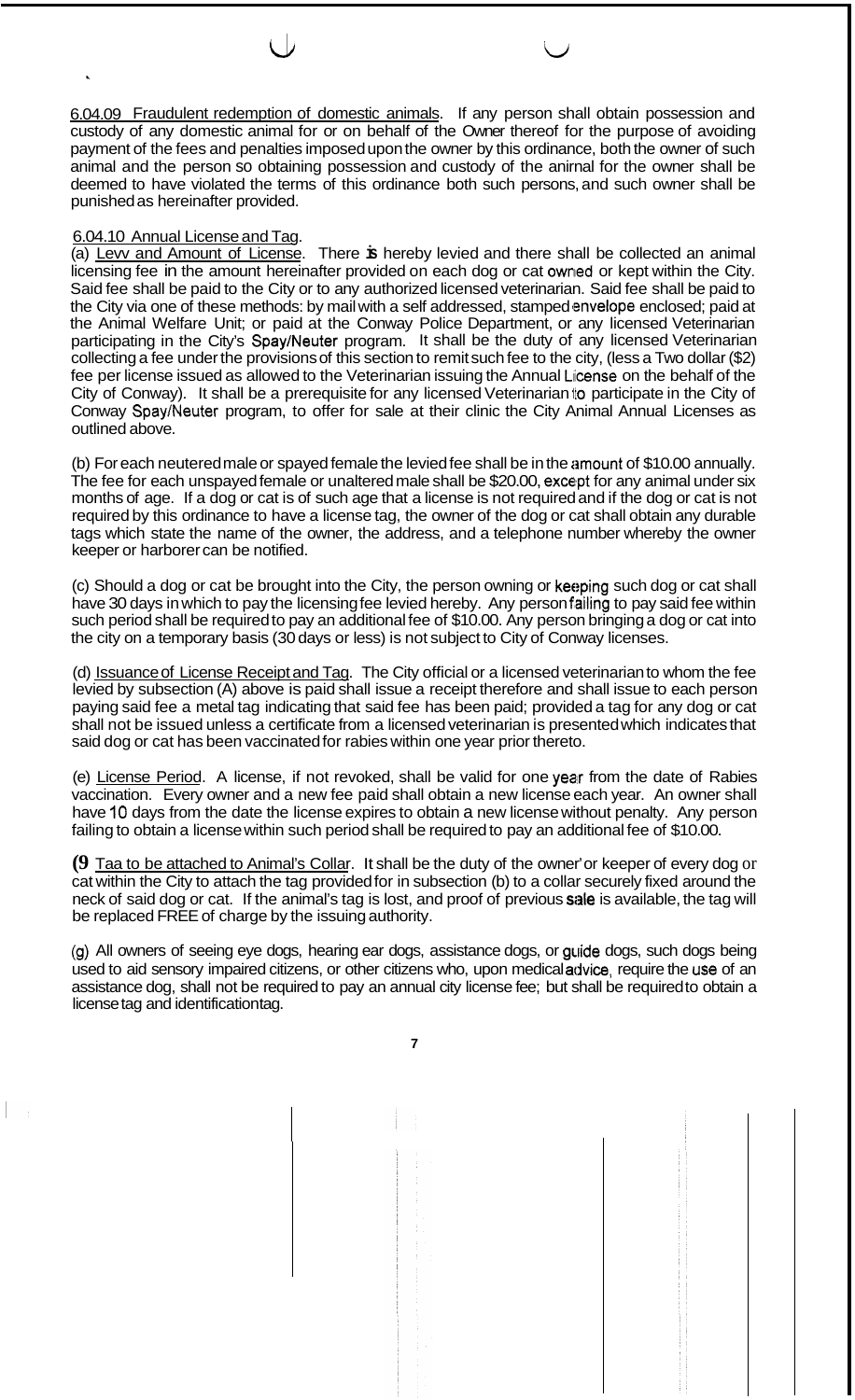## 6.04.11 Rabies Vaccination Required.

(a) All dogs, cats and other pets in the City that are subject to rabies shell be annually vaccinated against rabies by an accredited veterinarian. A metal tag evidencing such vaccination shall be attached to the harness or collar of every animal in the City. Any person who shall keep any pet which is subject to rabies in the City without first having such pet vaccinated for rabies at least once a year shall be guilty of a misdemeanor and upon conviction shalt be fined in any sum not less than five dollars (\$5.00) nor more than twenty-five dollars (\$25.00) for each offense.

(b) In case a tag for the animal licensing fee or rabies vaccination required by this chapter is lost or destroyed, a duplicate shall be issued by the City upon presentation of a receipt or other verification showing payment of said fee or receipt of such duplicate tag.

(c) No tag shall be transferable from one animal to another. No refunds shall be made on any fee from one animal to another.

(d) No refunds shall be made on any fee because of the death of the animal or because the owner leaves the City before the expiration of the license period.

(e) Nothing in this section shall be construed to apply to any dog or cat under the age of three months.

6.04.12 Running at Large. No person owning, possessing or keeping an animal shall allow the same to be at large within the City of Conway, Arkansas.

6.04.13 Interference. No person shall interfere with, hinder or molest the Animal Welfare Officer in the performance of any duty of such officer or seek to release any animal in the custody of the Animal Welfare Officer except as herein provided. No person shall remove any animal or assist any other person in removing any animal from the Animal Welfare Unit except as herein provided.

6.04.14 Dogs or Cats Doina Physical or Property Damage. The owners of all dogs and cats running at large in the City of Conway, which while running at large do damage to the property of any person shall be guilty of a misdemeanor and upon conviction shall be fined not less than \$50.00 Dollars, plus court costs, and no more than **\$500.00** Dollars, plus court costs.

6.04.15 Citations. The Animal Welfare Officer(s) as members of the Conway Police Department are hereby authorized to issue a citation for arrest as defined by the Arkansas Rules of Criminal Procedure to the owner, keeper or possessor of any dog or cat violating any provision of this ordinance. The citation shall be in the form as approved by the District Court of Faulkner County. Said citation shall designate the offense committed and shall require the person so charged to appear before the District Court of Faulkner County to answer the charges therein contained or present said citation at the District Court of Faulkner County Building prior to said court date for disposition. Should an arrest be required for Failure to appear in response to said citation, the Animal Welfare Officer(s) shall seek the assistance of the Patrol Services Division of the Conway Police Department to affect such arrest.

## **6.04.16** Animal Care.

(a) All animals, excluding livestock, must be provided with appropriate shelter and a safe, non-injurious environment, as per Federal Animal Welfare Act Guidelines. Shelters and enclosures, whether temporary or permanent, must be constructed so that they are the appropriate size, strength, and material that allows the animal to stand, stretch, turn around, and lie down freely. The shelters, enclosures, and fenced areas for animals must be kept free of hazards such as trash, sharp edges, protruding nails, broken or splintered wood, metal or glass shards, machinery, loose wires, or any other material that may cause injury.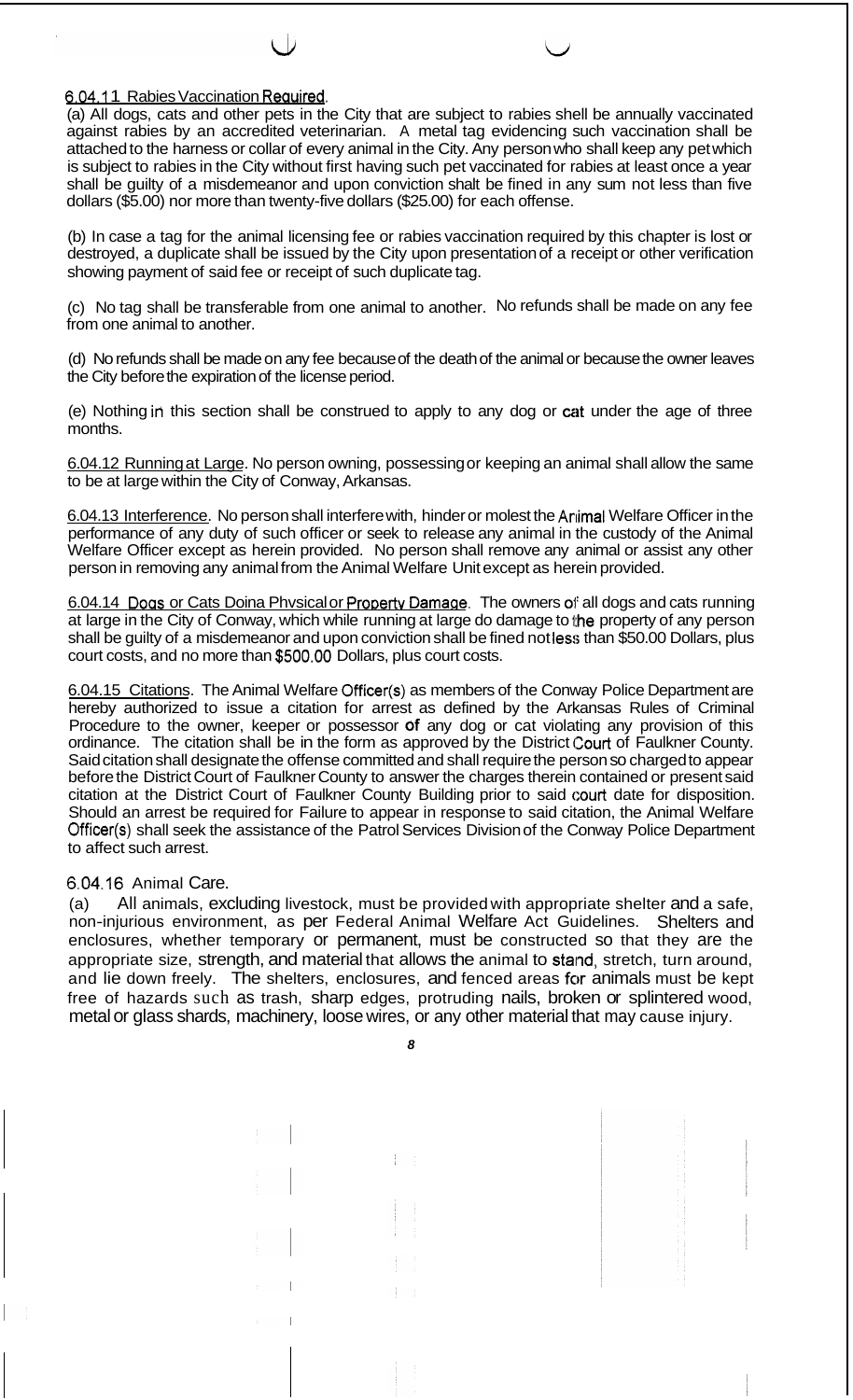(b) No person shall expose any known poisonous substance, whether mixed with food or not, so that the same shall be liable to be eaten by any animal, provided that it shall not be unlawful for a person to expose on his own property common rat poison mixed only with vegetable substances.

(c) No person shall fail to provide his animals with sufficient, good, wholesome and nutritious food, water in sufficient quantities, proper air, shelter which provides protection from the weather which includes four sides with opening, roof, and floor; veterinary care when needed to prevent suffering, and humane care and treatment. No dog or cat may be kept on flooring of' suspended wire grid.

(d) No person shall beat, cruelly ill-treat, torment, overload, overwork, or otherwise abuse an animal, or cause, instigate, or permit any dogfight, cockfight, bullfight, or other combat between animals and/or humans.

(e) No owner, keeper or harborer of an animal shall abandon such animal.

**(9** No person shall confine any animal in **a** parked vehicle if the outside air temperature is higher than **80** degrees Fahrenheit, unless the vehicle is running and the air conditioner is working properly. Animal Welfare Officers, or other law enforcement officers shall not be liable for any damage resulting to the vehicle when such confined animals must be removed for their safety and well being.

(9) There shall be at least one hundred (100) square feet in either pen or yard for each dog over six (6) months of age kept therein.

(h) It shall be unlawful to allow animals on premises where animals are kept to become infested with ticks, fleas or other vermin, by failing to diligently and systematically apply accepted methods of insect and parasite control.

**(i)** Animal Welfare Officers have the authority to remove any animal subject to cruelty and impound such animal. The animal shall be impounded and not released unless:

- (I) The owner of the animal, who wasn't charged, claims the animal from the animal shelter; or
- (2) The owner of the animal, who was charged is found not guilty, claims the animal from the Animal Welfare Unit.

If any owner of such impounded animal pleads guilty, nolo contender, or is found guilty of cruelty to animals, the animal shall become the property of the Conway Animal Welfare Unit and be available to the public for adoption, unless such abuse and neglect has rendered the animal unfit for adoption at the discretion of the Animal Welfare Supervisor.

6.04.17 Transportation. No person shall transport or carry any animal by motorized means unless the animal is safely enclosed within the vehicle or trailer, or enclosed in **a** portable kennel, crate, or dog box designed for this purpose, which is then fastened by a secure and appropriate means to the bed or the chassis of the vehicle. Dogs may be transported in open beds of pickup trucks provided they are secured in the vehicle by means of a humane cross tether and/or harness. In all cases where animals are transported **by** motorized vehicles, it must be in a safe and humane manner that will prevent the animal from falling from, being thrown from, or jumping from the motorized vehicle or trailer being pulled by such.

**9** 

I I

I I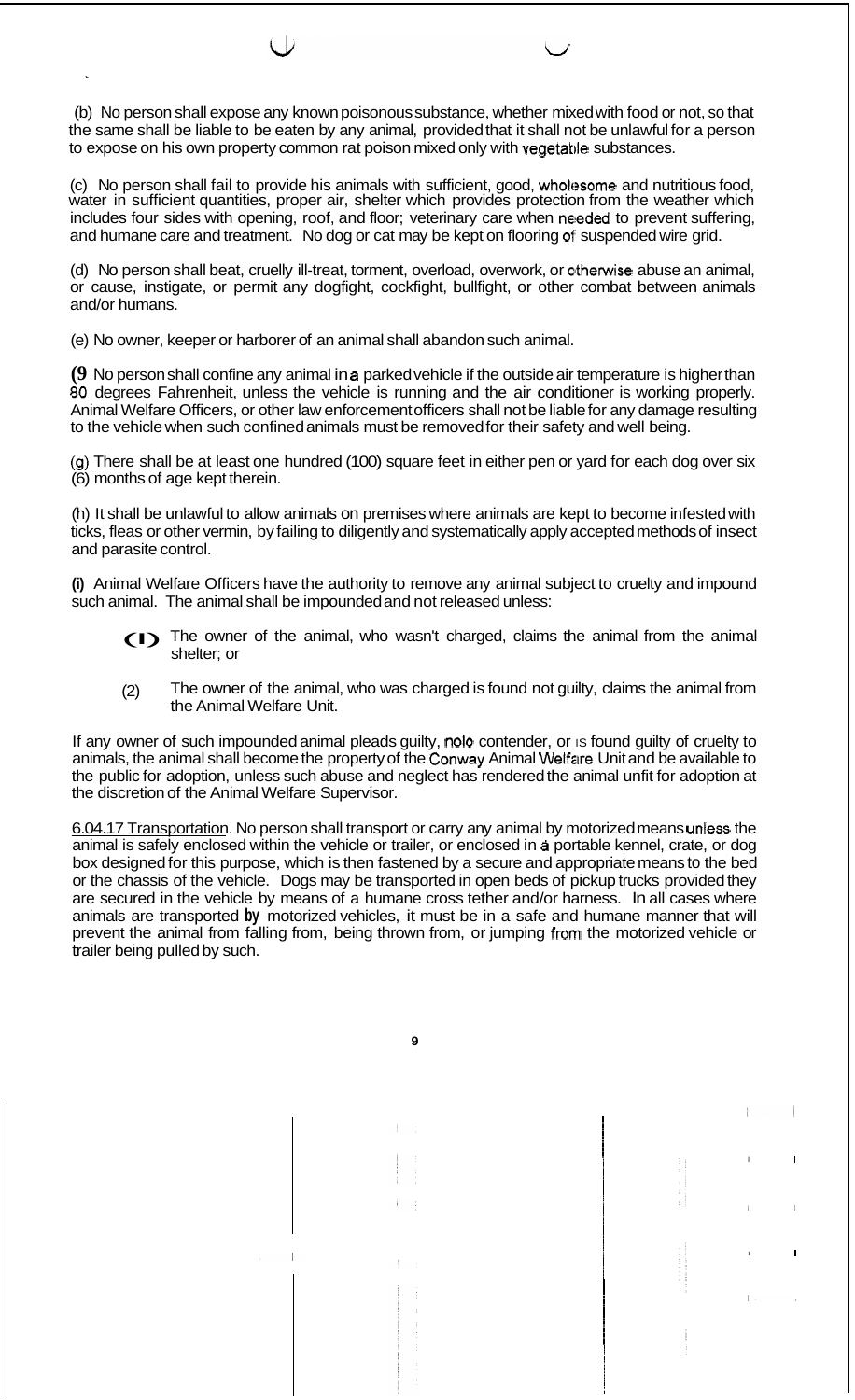## **6.04.18 Animal Bites**

**(a) When any animal has bitten, scratched,** or **otherwise attacked a person, the person** or **anyone having knowledge of such incident shall immediately notify Animal Welfare.** 

(b) Any animal may be quarantined of at least (10) days at the expense of the owner, or ownership **may be relinquished, and the animal euthanized, and its head taken to the State Health Department**  for **a pathological examination.** 

**(c) Unclaimed stray animals may be humanely euthanized after forty-eight (48) hours** or two **(2) working days and the head removed and taken to the lab for pathological examination.** 

#### 6.04.19 Quarantine After Bite.

(a) Any animal, which has bitten a person, is a rabies suspect and the owner or custodian shall immediately release such animal for quarantine confinement in a veterinary hospital approved by the city. Such quarantine may also be carried out at the Animal Welfare Unit, or if vaccination is current within the past year, within an enclosure approved by Animal Welfare on the premises of the owner at the discretion of and under the supervision of the Animal Welfare Supervisor. All quarantines shall be for a period of ten (10) days.

(b) Upon the request of any person who has been bitten by a dog or other animal within the corporate limits of the City (or by **a** parent or legal guardian of a person bitten who is under a disability), the Animal Welfare Officer shall take such dog or animal, or a plurality of same if they are reasonably suspected of the biting, into custody and confine and quarantine same under the provisions of **6.04.19** (a) above **or** under the supervision **of** a licensed veterinarian, who shall keep such dog or animal in quarantine until he shall issue his certificate that:

**(1)** The veterinarian has complied with the observation provisions of Section 3 of Act **1 1,** First Extraordinary Session of the **1968** Arkansas General Assembly (Rabies Control Act); and the dog or other animal appears to be free of infection of rabies (hydrophobia).

(c) When the licensed veterinarian supervising the quarantine of any dog or other animal quarantined under subsections (a) and (b) shall issue the certificate provided for in subsection (b) (I), the owner of such dog or animal may retake custody of it upon tender to such veterinarian or the city Animal Welfare officer of their customary and reasonable fees and charges for impounding, boarding, lodging, observation and testing; except a person who **is** bitten by an animal while baiting, teasing, or molesting said animal or while trespassing on the premises of the owner or keeper of said animal shall pay all customary and reasonable charges and fees resulting from his request to have said animal confined and quarantined.

(d) The fee for quarantining an animal at the Conway Animal Welfare Unit shall include board of \$10.00 per day; impound fee of \$25, cost of rabies vaccination and city license if applicable.

(e) **If** any dog or other animal confined under subsections (a) and **(ID)** is not reclaimed by its owner, such dog shall be released by the veterinarian to the Animal Welfare Officer who shall treat such dog or animal as one found running at large within the corporate limits of the City.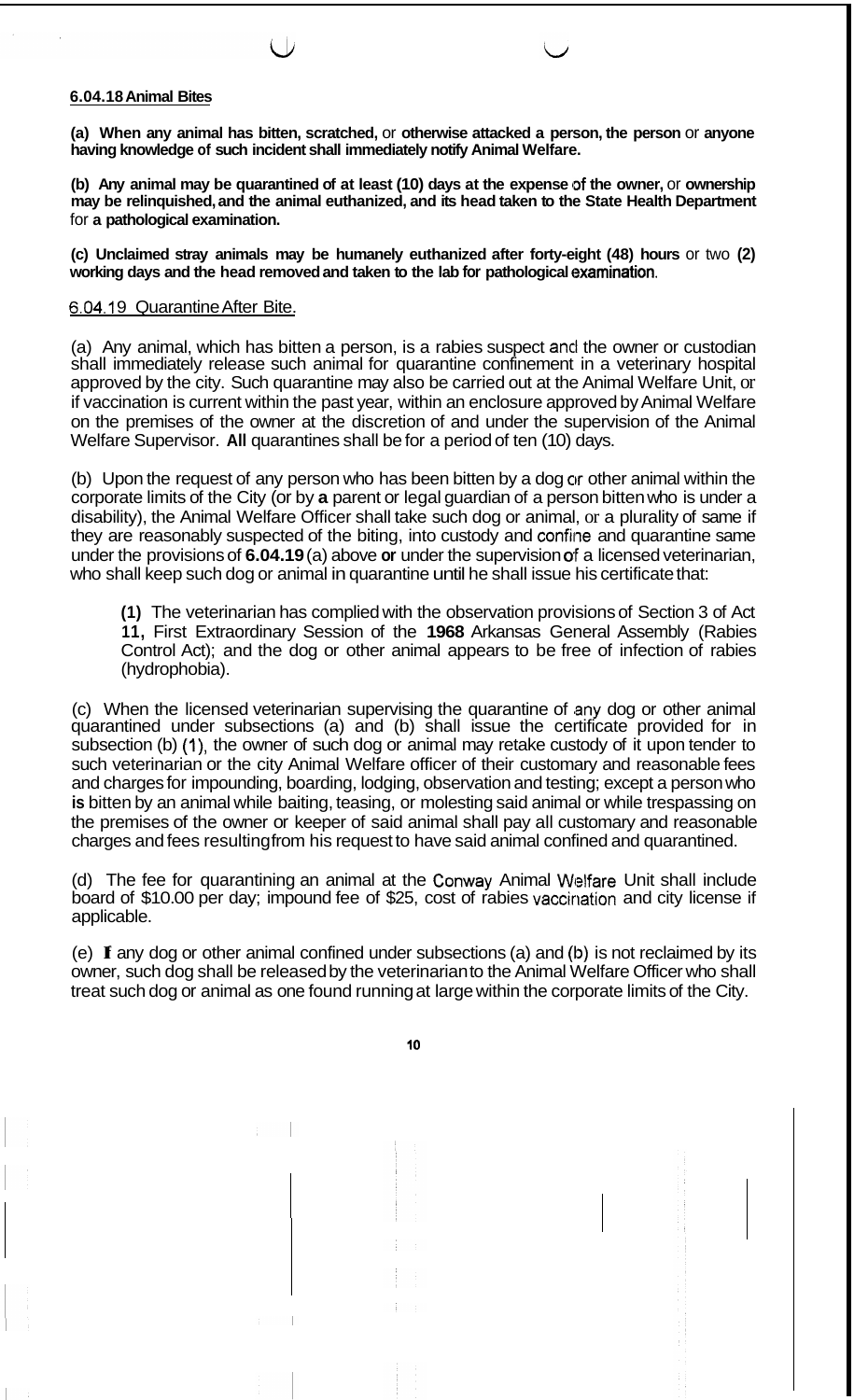(f) Any dog or other animal having rabies or symptoms thereof, or suspected of having rabies, or which has been exposed to rabies shall be immediately released by the owner or custodian of such dog or animal to the Animal Welfare Officer and the Animal Welfare Officer shall confine such dog or animal in quarantine as provided for above

*1Li* Lr

6.04.20 Penalty: Liability for Animals That Attack a Human Being. Any person who **owns,**  keeps, harbors, or possesses an animal that attacks a person causing harm to a person or exhibits vicious or ferocious behavior towards a person causing fear shall be guilty of a violation. It shall be an affirmative defense to this offense if the animal was provoked or teased. Any person convicted of violating this Section shall be fined not more than five hundred dollars (\$500.00) plus court costs. Additionally, the convicting court may, in the courts discretion, order that the dog to be humanely destroyed.

## 6.04.21 Diseased or Iniured Animals.

(a) It shall be unlawful for any person to knowingly keep any injured animal without providing proper treatment for such injury, or any animal infected with a disease which may contaminate other animals and which may be a health hazard. A person acts "knowingly" when he is aware that such circumstances exist.

(b) Any such untreated injured animal or any diseased animal shall be immediately treated or, when necessary, humanely destroyed, to prevent unwarranted suffering. The disposition of such animals shall be at the direction of the Supervisor of Animal Welfare Unit or a licensed veterinarian.

(c) Animal Welfare will transport deceased animals for Licensed Veterinarians who participate in the sales of City Animal license tags and collection of fees for same, and the City's Spay/Neuter program as provided in 6.04.10(a) FREE of charge as requested. The animals will be disposed of in the same manner as any animals that are euthanized at the Animal Welfare Unit.

# 6.04.23 Keeping of Dangerous or Vicious Dogs.

(a) The keeping of such dogs shall be subject to the following standards:

1. Leash and Muzzle. **No** person shall permit a vicious dog to go outsilde its kennel or pen unless such dog is securely maintained with a leash no longer than four feet in length.

2. No person shall permit a vicious or dangerous dog to be kept on a chain, rope or other type of leash outside its kennel or pen unless a person is in physical control of the leash.

3. The person in control of the animal must be of size and strength to adequately maintain control of the dog.

4. Such dogs may not be secured to inanimate objects such as trees, posts, buildings, etc.

5. Any vicious or dangerous dogs on a leash outside its kennel musit be muzzled by a device sufficient to prevent the dog from biting people or other animals.

(b) Confinement. All dogs designated vicious or dangerous shall be securely confined indoors or in a securely enclosed kennel, except when leashed and muzzled as provided above. The pen kennel or structure must have secure sides and a secure top, which is attached to the sides. All structures used must be locked with a key or combination lock when the animals are within the structures. The pen or kennel must have a secure bottom or floor attached to the sides of the pen or the sides of the pen must be embedded in the ground at a depth of no less than two feet. All structure used to house dangerous or vicious dogs must also comply with all zoning and building regulations of the city. Kennels must be adequately lighted and ventilated and be kept in a clean and sanitary condition.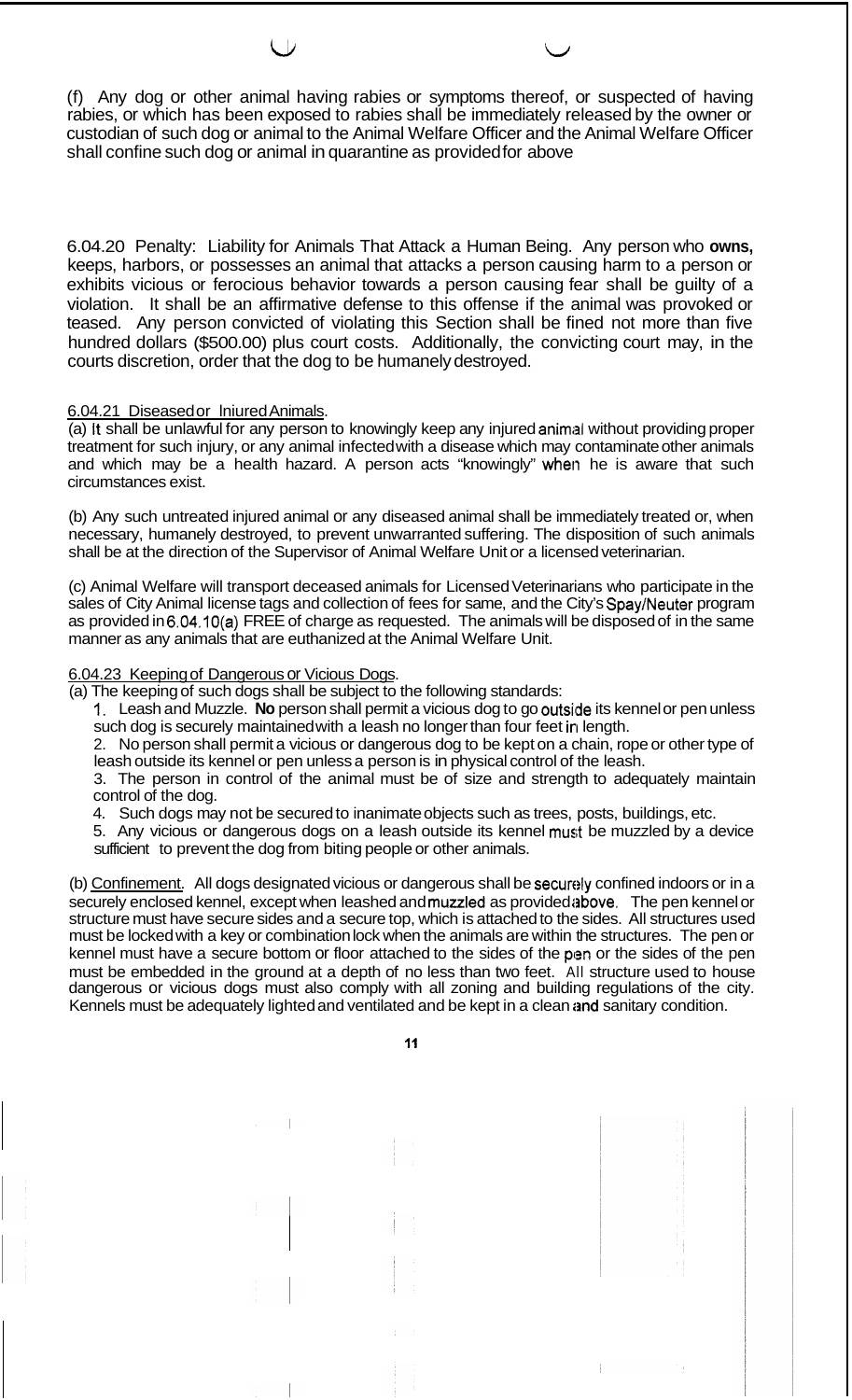(c) Confinement Indoors. No dangerous or vicious dog may be kept on **ii** porch, patio or in any part of a house or building that would allow the dog to exit on its own volition unless to a kennel or fenced back yard. In addition no such animal may be kept in a building when the windows are open or when screen window or screen doors are the only obstacles preventing the dog from exiting the structure unless they exit to the proper enclosure.

(d) Sians. All owners, keepers or harborers of vicious or dangerous dogs-within ten days of being so designated shall display in a prominent place on their premises a sign easily readable by the public, using the words "Beware of dog". In addition, a similar sign will be posted on the kennel or pen.

(e) Insurance. All owners, keepers or harborers of vicious or dangerous dogs must within ten (10) days of being so designated provide proof to the Animal Welfare Unit of public liability insurance in a single incident amount of Fifty Thousand dollars for bodily injury or death of any person or persons of for damage to property owned by any persons which may result from the lkeeping or maintenance of the dog. The insurance policy shall provide that no cancellation shall be made without ten days written notice being provided to the city clerk.

(f) All owner's keepers or harborers of a vicious or dangerous dogs must within ten (10) days notify in writing the Animal Welfare Unit of any of the following:

- 1. The death of the dog.
- 2. The removal of the dog from the city
- **3.** The new address of the owner if the owner moves within the corporate city limits of Conway.

(g) The Sale or Transfer of Ownership. Any person may sell, barter or in any other way dispose of the dog, to any person within the city provided that the seller notifies the Animal Welfare Unit on the day of the sale, and that the buyer complies with all of the requirements set forth in this section.

(h) Failure to Comply. It is unlawful for the owner or keeper of a vicious or dangerous dog registered in the city to fail to comply with the requirements set for in this section. Failure to comply shall be subject to immediate seizure and impoundment of the animal. In addition, failure to comply will result in the revocation of the license of the animal resulting in the immediate removal of the animal from the city.

(i) lrrefuttable Presumptions. There shall be an irrefutable presumption that any dog registered within the city as a dangerous or vicious dog is in fact a dog subject to the requirements of this section.

(j) Any person violating or permitting the violation of any provisions of this section shall upon conviction in district court be fined in a sum of not less than \$250.00 nor more than \$500.00. In addition, the court shall order the registration of the subject vicious dog revoked and the dog removed from the city. Should the defendant refuse to remove the dog from the city, the district court judge shall find the defendant in contempt and order immediate confiscation **OF** and impoundment of the dog.

**(k)** Each day that a violation of this chapter continues shall be deemed a separate offense. In addition to the foregoing penalties, any person who violates this section shall pay all expense, including shelter, food, handling, veterinary care and testimony necessitated by the enforcement of this section.

6.04.23 Killing Rabid, Vicious or Dangerous Animals.

(a) A police officer may kill without notice to the owner any dog, cat, or any other animal, domestic or wild if such animal is reasonably suspected of being rabid whether it bears the tag provided for or not.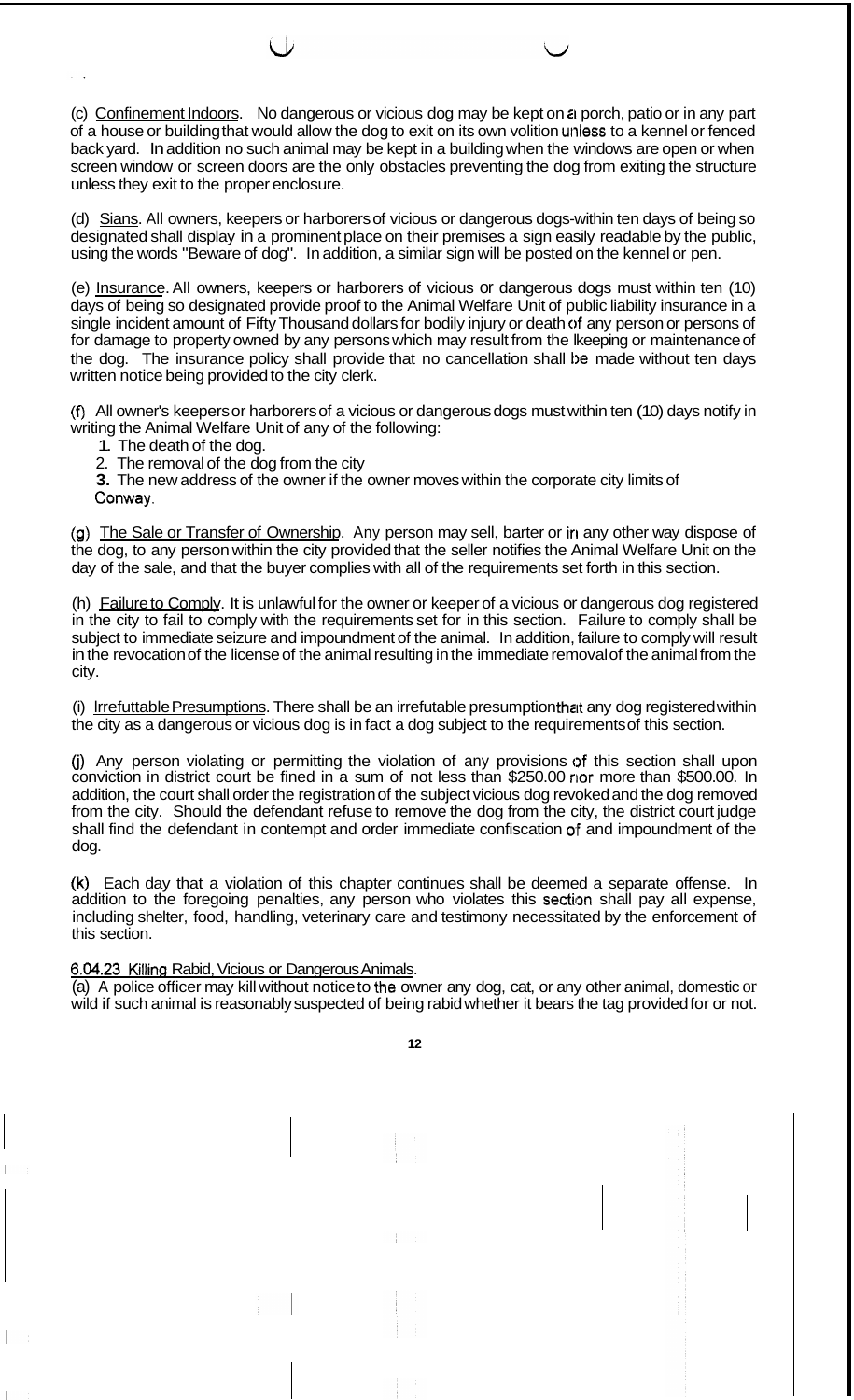' (b) A police officer may kill any animal without notice to the owner if it is reasonably suspected by the officer to be a vicious or dangerous animal and is putting persons or property in immediate and unreasonable danger.

6.04.24 Penalty. Conviction for failure to confine a dog or cat in violation of Section 6.04.03 above shall result in a fine as follows:

- (a) For a spayed or neutered dog or cat:
	- **1.** The first violation within an eighteen month period shall result in a **\$10.00** fine.
	- 2. The second violation within an eighteen month period shall result in a \$20.00 fine.
	- **3.** The third and each subsequent violation within a three-year period shall result in a \$50.00 fine.
- (b) For an unspayed or unaltered dog or cat:

1. The first violation within an eighteen month period shall result in a \$75.00 fine, unless by time of sentencing for the violation, proof of sterilization of the animal has been produced, in which case the fine structure applicable to sterilized animals in Section 6.04.24(a)1 above shall apply.

2. The second and each subsequent violation within an eighteen month period shall result in a \$100.00 fine unless by time of sentencing for the violation, proof of sterilization of the animal has been produced, in which case the fine structure applicable to sterilized animals in Section 6.04.24(a)2 and Section 6.04.24 (a) 3 shall apply.

3. The fine structure applicable to sterilized animals in 6.04.05(d)1 shall also apply to unsterilized dogs or cats too elderly or infirm to breed, as previously certified **in** writing as such at the time of the dog's or cat's licensing by a veterinarian licensed to practice within the state.

6.04.25 Deposit of Funds/Assisted Spay/Neutering.

All fees paid to the City of Conway for the licensing of dogs or cats collected after this ordinance becomes effective shall be set aside for an assisted spay and neuter program and other animal health needs.

# **Chapter** *6.08*

# **FOWL, LIVESTOCK, WILDLIFE, WILD ANIMALS AND REPTILES**

Sections:

- 6.08.01 Deposit on Streets
- 6.08.02 Running at Large - Fowl
- 6.08.03 Running at Large - Stock
- 6.08.04 Keeping of Livestock Prohibited
- 6.08.05 Hunting and Trapping
- 6.08.06 Keeping of Innately Wild Animals, Non-human Primates or Venomous Reptiles
- 6.08.07 Keeping of Hogs

6.08.01 Deposit on Streets. Every dead cow, horse, or other animal found lying on any of the streets, alleys or any other place is declared to be a nuisance and whoever shall deposit the same in such place shall upon conviction thereof be fined not greater than \$200.00.

6.08.02 Running at large  $-$  Fowl.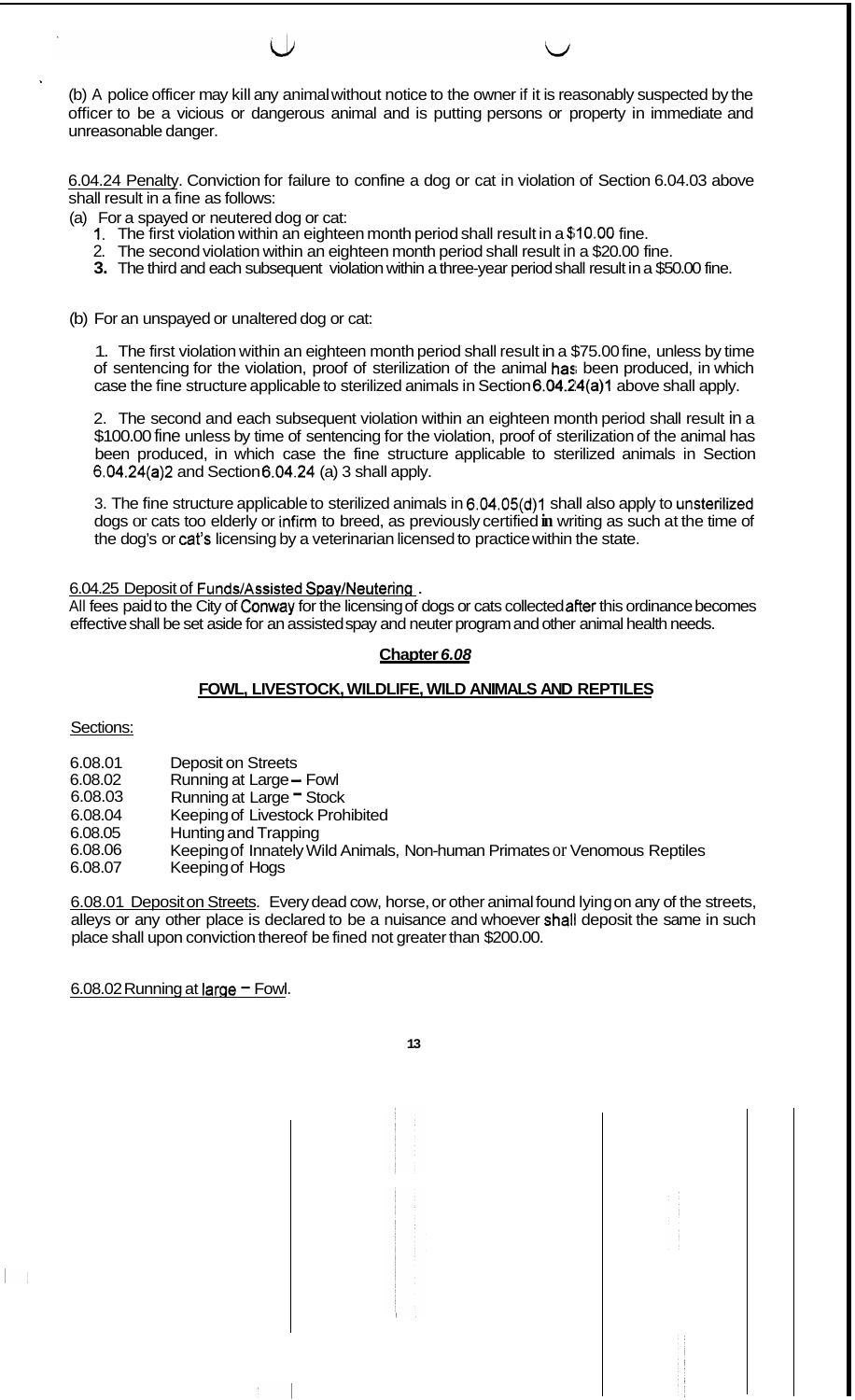It shall be unlawful for any chicken, guinea, duck, goose or other fowl to stray beyond the enclosure of its owner or owners, keeper or keepers, within the city limits of the City of Conway, Arkansas.

## 6.08.03 Runnina at large - Stock.

The running at large or in the public streets, alleys, sidewalks, commons or unenclosed grounds or public or private property within the corporate limits of the City of Conway, of any cattle, horses, mules, asses, swine, sheep, goats or any other animals of like kind, is hereby made unlawful.

#### 6.08.04 Keeping of Livestock Prohibited.

(a) It shall be unlawful for any person to keep, maintain, or permit to run at large within the corporate limits of the city, any livestock, except as provided herein.

1. The keeping of horses, cows, or ratites is permitted where they are maintained on an enclosed pasture containing 3 acres for each animal. Such enclosures shall be kept in a sanitary, healthful, and secure condition so as to prevent any nuisance to citizens.

2. Additionally, adequate supplemental feed shall be supplied, such supplemental feed provided so as to maintain good health and proper condition of each head of livestock.

3. Water vessels appropriately constructed and located must be available so that each animal kept will have 24-hour access to wholesome water.

**(b)** For any other animals commonly referred to as farm animals including but not limited to chickens, goats, sheep, and ducks, space allotment and food and water must be adequate enough for each animal to be maintained in a comfortable, healthy, and stress free manner.

## 6.08.05Huntina and Trapping

(a) It is unlawful for any person to hunt, chase, shoot, wound, kill, net, Irap, snare or in any other manner whatsoever catch any wildlife within the city limits of Conway, except pursuant to the rules, regulations and licensing requirements of the Arkansas Game and Fish Commission. However, should it be determined by Conway Animal Welfare Unit that a wild or domestic animal is causing a nuisance or creating verifiable property damage, humane live traps may be used to capture and translocate or impound such animal.

(b) Hunting on property owned by the City of Conway is prohibited. Provided, the Mayor's Office may, in cooperation with the Arkansas Game and Fish Commission, issue hunting permits for nuisance wildlife on property owned by the City of Conway.

(c) No person shall set any trap, to catch any animal, permit any trap owned by them or in their control to be set to catch any animal, or allow a trap to be set to catch an animal on their property unless approved by the Animal Welfare Unit. Any animal so trapped shall be immediately relinquished to the Animal Welfare Unit.

(d) This section shall not apply to the indoor trapping of rats and mice.

(e) Nothing in this paragraph shall apply to fur bearing season traps authorized by the Arkansas Game and Fish Commission pursuant to Game and Fish Commission Code of Regulations, Section 10.02 and 10.04.

# 6.08.06 Keepina of innatelv wild animals. nonhuman primates or venomous reptiles.

(a) As used in this section, the term "innately wild animals" shall mean lions, tigers, cougars, leopards, panthers, bears, wolves and other non-domestic animals or carnivora, notwithstanding that their natural wildness may be intermittently dormant, as such wildness is likely to be awakened at any time, suddenly and unexpectedly. The failure to specifically list any animal in this subsection will not preclude such animal from being deemed an innately wild and non-domestic animal.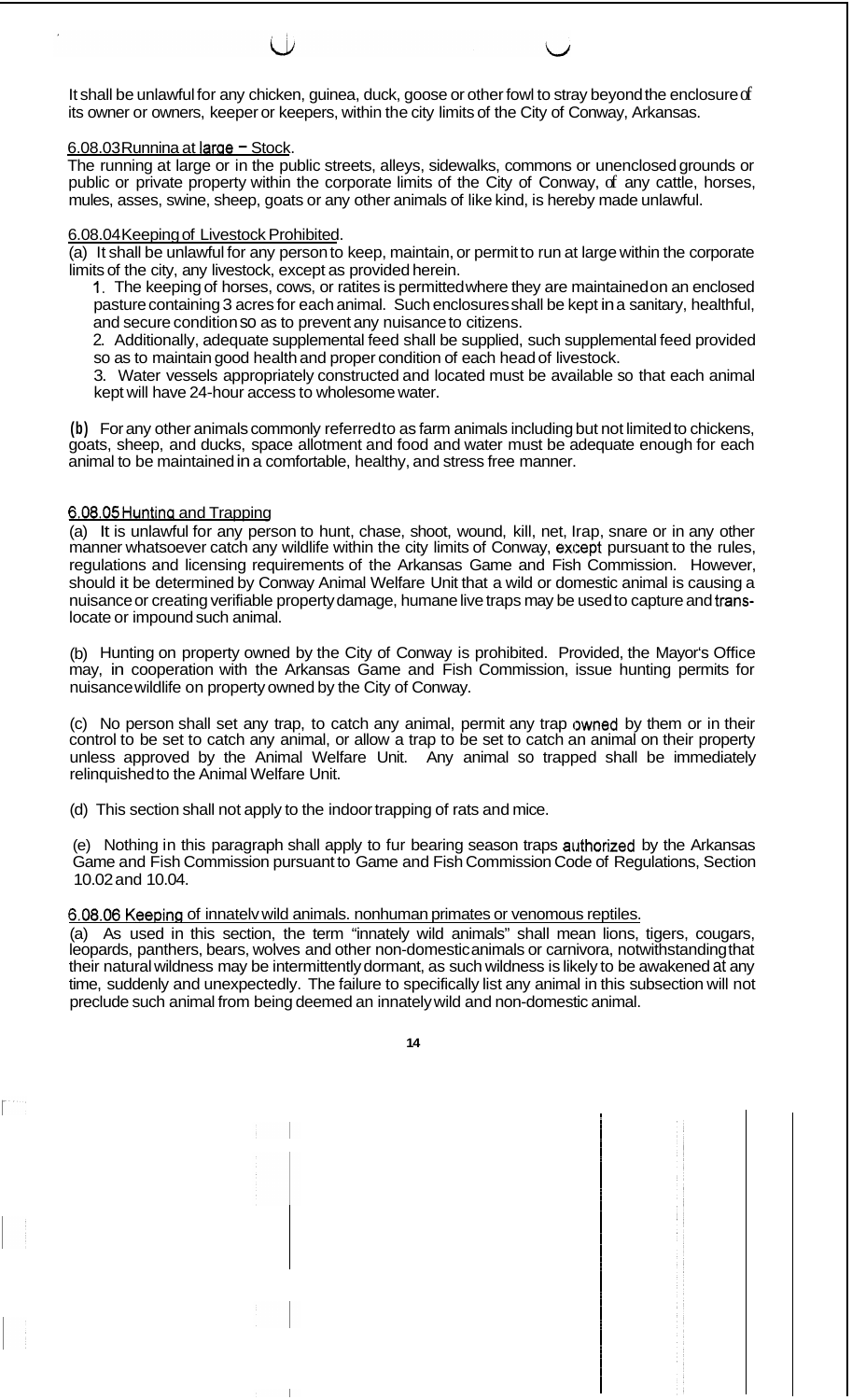(b) Innately wild animals shall include all members of the order Carnivora which are all meat-eating animals, excluding domestic breeds of dogs and cats.

(c) Keeping of prohibited animals. In this section:

- 1. Carnivora shall include, but not be limited to, the following families, with representatives of those families as indicated:
	- A. Ursidae: Bears
	- B. Canidae: Wolves, coyotes, foxes, or the hybrid offspring of such canidae (including, but not  $\overline{\text{limited}}$  to, domestic dog – canidae crosses).
	- C. Hvaenidae: Hyenas
	- D. Filidae: Lions, tigers, leopards, American lions (commonly know as pumas, cougars, and panthers), cheetahs, bobcats, ocelots, jaguars, African panthers, lynx, margays.
	- E. Procyonidae: Raccoons and relatives.
	- F. Mustelidae: Weasels, skunks, and relatives
	- G. Vivemdae: Binturongs, civets, and relatives.
- 2. Nonhuman primates shall include, but not be limited to, the following families:
	- A. Monkeys: Spider monkeys, squirrel monkeys, marmosets baboons and relatives.
	- B. Great Apes: Gorillas, orangutans, gibbons, siamangs, chimpanzees and relatives.
- 3. Venomous reptiles shall include, but not be limited to, the following families:
	- A. Colubridae: (two genera only), Dispholidus (boomslang) and Thelotornis (twin snakes).
	- *6.* Elapidae: Cobras, kraits, coral snakes and relatives.
	- C. Hvdrophilidae: Sea snakes.
	- D. Viperidae: Vipers, adders.
	- E. Crotalidae: Pit vipers (commonly known as rattlesnakes, water moccasins, copperheads).
	- F. Helodermatidae: Gila monsters.

(d) The possession, maintenance or keeping of innately wild animals within the city is hereby prohibited.

(e) There shall be a three (3) day grace period after notice for removal of the innately wild animal from the City before the penalty for violation of this section shall be imposed.

6.08.07 Keeping of Hogs. It shall be unlawful for any person or persons to keep or confine any hog or swine within any lot, pen, building, or enclosure of any kind within the City of Conway; provided this ordinance shall not apply to the keeping or confining of hogs or swine for a period not longer than eight (8) days, within the City of Conway by any person or persons in pens or other enclosures owned or leased by and adjacent to the premises of any auction company or for the purpose of exhibit at the Faulkner County Fair when said hogs or swine are confined for the purpose of sale at auction.

# **Chapter 6.1 2**

# **PENALTY**

6.12.01 Penalty. Any person violating any provisions of this ordinance not punished differently in another section of this ordinance shall be deemed guilty of a misdemeanor, and upon conviction, shall be punished by a fine **of** not less than Fifty (\$50.00) Dollars, **no** more than Five Hundred (\$500.00) Dollars, and if such violation be continued, each days violation shall be a separate offense.